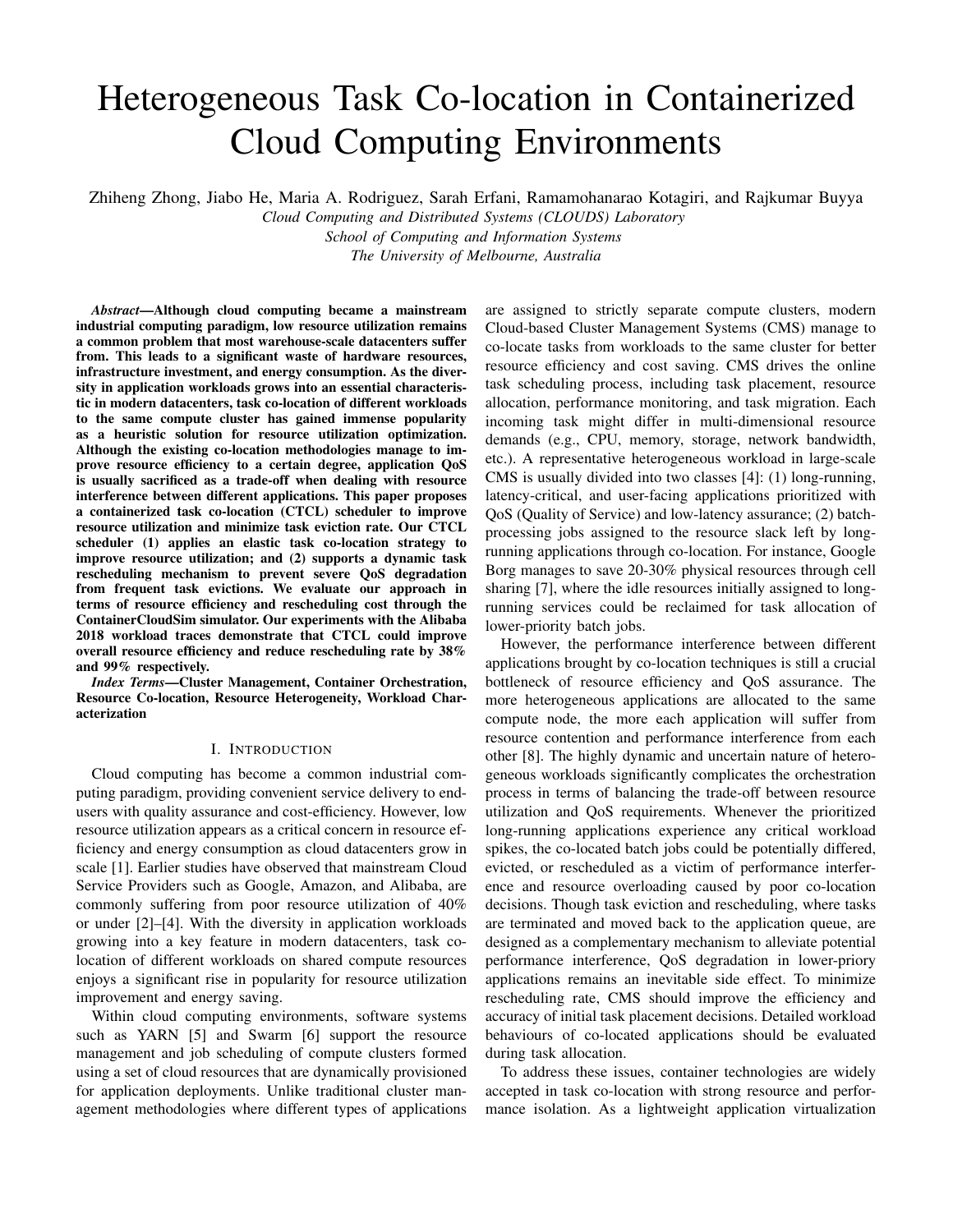technology, containers provide a logical packing mechanism for application abstraction that packages software and dependencies together. Compared to virtual machines (VM) which support resource virtualization at the hardware level, containers offer a virtual runtime environment based on a single operating system (OS) kernel and emulate an OS instead of booting an entire OS for each application. Hence, containerized compute clusters enjoy higher environmental consistency, resource isolation, portability, and scalability in contrast with VM-based clusters [9]. These features lead to the continuously rising popularity and adoption of this technology. For example, Borg develops its co-location strategies through leveraging resource isolation offered by Linux cgroups-based containers [10], while Alibaba designs a two-level CMS architecture on top of Fuxi and Sigma schedulers under a semi-containerized environment [11].

For further improvement of the task co-location process in an interference-aware manner, workload characterization of containerized applications plays an important role in identifying their resource consumption patterns and thereby avoiding potential interference between applications by making better task placement decisions [12]. Tasks with similar resource usage patterns (e.g., CPU and memory) could be classified into the same class through an off-the-shelf algorithm such as K-means++ [13]. We aim to apply workload characterization techniques under the context of online task scheduling without a priori knowledge of incoming tasks.

To ensure application QoS requirements, CMS should be aware of workload behaviours before making co-location decisions. Hence, it is necessary to build a proper workload characterization solution that could accurately predict the resource usage of higher-priority applications and accordingly manage the co-location of batch jobs. As for task rescheduling, CMS should also dynamically adjust resource configurations according to runtime performance metrics instead of assuming a static resource demand and task duration. To meet these requirements, we propose the containerized task co-location (CTCL) scheduler and make the following two key contributions:

- 1) It applies an elastic task co-location strategy to improve resource utilization and alleviate performance interference;
- 2) It supports a dynamic task rescheduling mechanism to prevent severe QoS degradation from frequent task evictions.

The rest of the paper is organized as follows: Section II introduces the background and related work of workload characterization and task co-location in modern CMS. Section III formalizes the problem definitions, while the orchestration algorithms in CTCL are described in Section IV. In Section V, we present the experimental configurations and evaluation results of the proposed approach. Finally, conclusions and future work are given in Section VI.

# II. BACKGROUND AND RELATED WORK

# *A. Workload Characterization*

Experience studies: Considering the diversity and dynamicity of heterogeneous workloads undertaken by modern datacenters, workload characterization is an essential step for CMS to optimize initial task placement decisions and dynamically adjust configurations at runtime for improving resource utilization [14]. Previous studies manage to characterize workload behaviours at the infrastructure level in different ways, such as building resource usage patterns for VMs/physical machines [15]–[17]. Within a compute cluster deployed with heterogeneous workloads that differ in behaviour patterns, machinelevel resource utilization profiling could be limited in accuracy. Continuous monitoring of application-level metrics should be considered for further behaviour identification and QoS management [18]. There are also multiple works focusing on workload modeling at a single-application level using various approaches such as Signal Processing [19], Neural Network, and Linear Regression [20]. However, their solutions are built on the assumption of a priori knowledge of application models and cannot manage the scale of workloads in existing cloud datacenters, which need to accommodate tens of thousands of potentially unknown applications on a daily basis.

Cluster trace analysis: To better understand the nature and characteristics of workloads from real cloud environments, cluster traces from leading Cloud Service Providers have been analyzed in various studies. Google cluster traces have been widely referenced for analysis of application-level workload behaviours in warehouse-scale datacenters, regarding task placement constraint, resource demand, priority, lifetime, and heterogeneity of server configurations, etc [21]–[23]. Furthermore, there have been studies with reference to heterogeneous workload categorization and behaviour identification through many algorithms, among which K-means is popular for analyzing workload characteristics and task classification [12]. However, most of them only apply K-means for workload characterization based on offline analysis. In order to manage the container orchestration process, it is imperative to update workload characterization for containerized applications dynamically and accurately. In this work, we utilize K-means++ for task classification, since it improves both accuracy and speed compared with K-means [13], [24]. Although there are some improvements for K-means++, it owns competitive performance with most of its derivatives [25].

### *B. Task Co-location in Cloud-based Cluster Management Systems*

As summarized in Table I, a series of works have been proposed to manage the co-location process of heterogeneous workloads in modern CMS. A centralized scheduler model is commonly utilized by monolithic CMS to manage task assignment and rescheduling decisions such as Borg [7]. Borg leverages the resource isolation provided by containerized applications to minimize performance interference. By contrast, Mesos builds a two-level CMS architecture that supports resource sharing across different frameworks through negotiation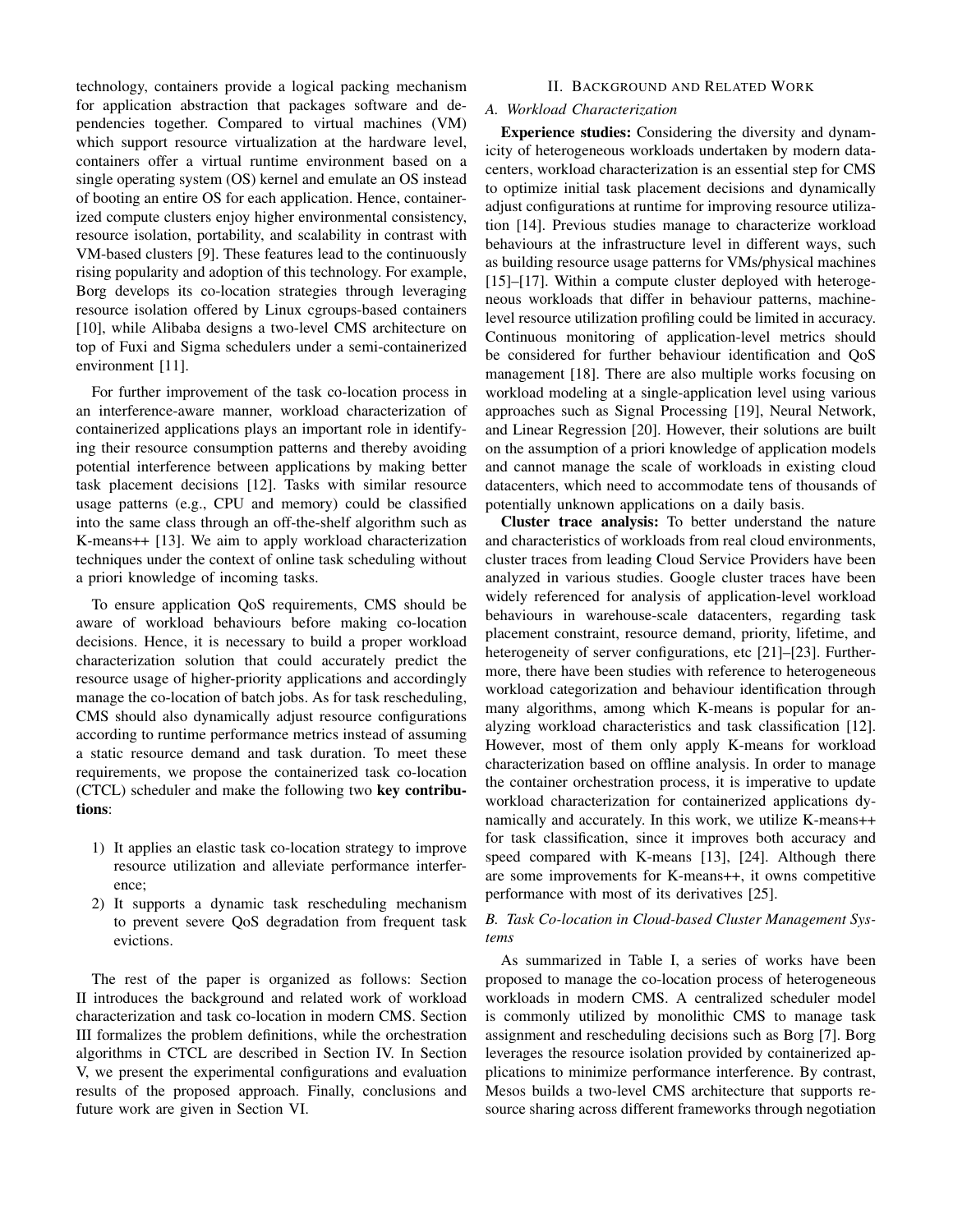TABLE I A COMPARISON OF RELATED WORKS WITH OURS.

| <b>CMS Policy</b> | Preemption | <b>Rescheduling</b> | Resource           | Workload                | Load              | <b>Heterogeneous</b> |
|-------------------|------------|---------------------|--------------------|-------------------------|-------------------|----------------------|
|                   |            |                     | <b>Reclamation</b> | <b>Characterization</b> | <b>Prediction</b> | Autoscaling          |
| Borg $[7]$        |            |                     |                    |                         |                   |                      |
| Mesos $[26]$      |            |                     |                    |                         |                   |                      |
| Omega [27]        |            |                     |                    |                         |                   |                      |
| Apollo [28]       |            |                     |                    |                         |                   |                      |
| Alibaba [4]       |            |                     |                    |                         |                   |                      |
| Kubernetes [18]   |            |                     |                    |                         |                   |                      |
| Paragon [29]      |            |                     |                    |                         |                   |                      |
| <b>CTCL</b>       |            |                     |                    |                         |                   |                      |

between framework-specific schedulers and the master process [26]. Omega manages to minimize task scheduling time by maintaining multiple shared-state schedulers, each of which keeps a global view of the underlying compute cluster [27]. Similarly, Apollo supports distributed schedulers in a loosely coordinated manner [28]. Alibaba proposes a hybrid CMS architecture of two levels and shared-state scheduling, where Sigma [4] handles containerized long-running services and Fuxi [30] allocates non-containerized batch jobs directly on the physical machine layer. Besides, a global controller tracks the status of the whole cluster and coordinates co-location decisions.

These state-of-the-art works commonly adopt heuristic methods in task scheduling to improve resource utilization, such as overprovisioning, overbooking, and overcommitment [31], without a robust workload characterization solution. This usually limits the accuracy of co-location decisions, due to lack of consideration of detailed workload behaviours at runtime. Task preemption and rescheduling are thereby utilized as complementary mechanisms to alleviate potential performance interference from poor co-location arrangements. Nonetheless, most of the existing rescheduling algorithms are implemented under the assumption of a static resource demand, which might lead to task misplacement and severe QoS degradation. Frequent reallocation of lower-priority tasks has become a critical threat in QoS management. The quality of the initial task placement during co-location could significantly impact resource utilization, rescheduling costs, and overall system performance.

To address these issues, Delimitrou et al. [29] introduced the Paragon QoS-aware scheduler by applying an offline training algorithm for workload classification based on historical log analysis at large scale. However, their 1-minute profiling mechanism can not accurately identify workloads with significant performance deviations over long periods of time, which may lead to sub-optimal scheduling decisions. Moreover, Paragon does not consider latency-critical or multipriority applications in its workload scenarios. In other words, it is not capable of providing QoS assurance to higher-priority applications against unexpected performance interference. To avoid inefficient resource allocation caused by inaccurate initial task configuration, Kubernetes [18] supports dynamic task configuration adjustment through vertical autoscaling, task redeployment, and on-demand node provisioning. However, not all types of workloads could tolerate redeployment. In this work, we propose an interference-aware scheduler for efficient task co-location with a dynamic rescheduling algorithm without assuming a fixed resource demand or task duration.

### III. PROBLEM FORMALIZATION

This section enumerates our assumptions for containerbased applications and resources, followed by the problem definition.

## *A. Assumptions*

CTCL acts as a CMS scheduler of a containerized compute cluster like YARN [5] or SWARM [6], deployed on top of physical machines, where containerized applications could be submitted by multiple users simultaneously with specific configurations of requested resources.

Workload: We consider a heterogeneous workload model mainly consisting of the following two types of containerized applications:

- 1) Long-running services that undertake latency-critical requests and require high availability, QoS assurance, and low latency, such as search engines, web servers, and databases. These jobs usually request/reserve more compute resources than they actually need in case of any unexpected workload spikes.
- 2) Transient batch jobs that have a limited lifetime with looser performance requirements. These jobs are configured with lower priorities in task scheduling and are more tolerant to short-term performance fluctuations. The actual resource utilization of batch jobs could potentially exceed its requested volume at runtime [4].

The two most typical application workloads referenced in the existing CMS are originally from Borg and Alibaba. Our motivation is to build a robust task scheduling mechanism in terms of resource utilization optimization and task rescheduling rate reduction.

Resource: Containerized applications are assumed to be deployed directly on physical machines within the compute cluster, which saves the platform virtualization cost compared with VM-based CMS solutions.

1) The datacenter provides heterogeneous physical machines that differ in multiple dimensions: sizes (CPU,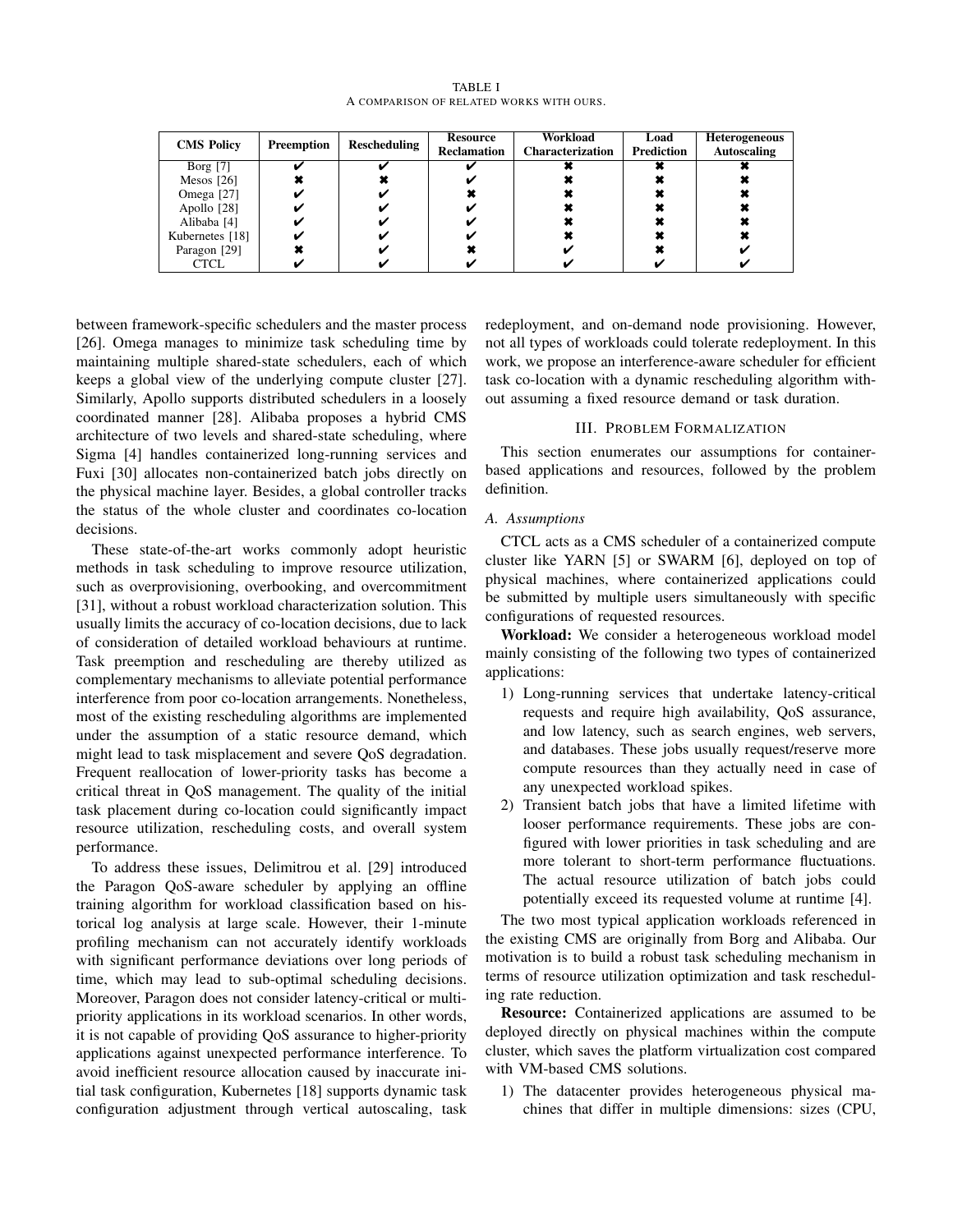RAM, disk), processor type, performance, and capabilities. These compute nodes share the same geographic location and datacenter network, while the internal communication cost between nodes is low.

- 2) An application could have different execution times and performance on different machine types. For instance, a memory-intensive task could run faster in a highmemory machine, while a network-intensive task may have specific requirements regarding bandwidth and network latency.
- 3) Compute instances could be scaled up/down through autoscaling of extra instances and brownout techniques [32], [33]. It may take a few minutes to boot up a new instance and merge it into the current cluster. Such a time gap is referenced as instance acquisition lag in our work [34], [35]. By contrast, scaling down a running instance only takes a few seconds.

#### *B. Problem Definition*

To manage the task co-location process of heterogeneous workloads in an interference-aware manner, it is a basic requirement to rapidly and precisely categorize incoming applications based on their resource consumption (e.g., CPU and memory). In such a way, we can evaluate potential performance interference between co-located applications. Therefore, our primary goal is to implement an online task colocation algorithm for warehouse-scale datacenters without a priori information of submitted tasks.

Workload characterization: Instead of modeling each incoming workload through long-term behaviour monitoring, our approach starts from characterization of historical workload traces in the compute cluster. The new workload model could thereby be expressed as a combination of known application classes. The K-means++ algorithm [13] is adopted for task classification among the historical traces, with reference to workload dimensions such as CPU usage, memory consumption, disk storage, and network bandwidth.

Behaviour identification: For each newly deployed task  $S$ , its behaviour pattern  $B$  is identified through empirical observation of its resource utilization trace within a configurable period  $p$ . We calculate the distances between every center given by K-means++ algorithm and the new utilization trace of the underlying task in  $p$ , while the closest center is regarded as its class for workload characterization. This process has time complexity of  $O(dk)$ . The resource utilization is then accordingly estimated based on  $B$  at runtime. The new task traces will be periodically integrated into the dataset for reclustering by K-means++ in a cycle  $l$ , with the existing centers as initial ones. The time overhead of reclustering is still  $O(ndki)$ , where n is the size of the new dataset and i is usually smaller than that from scratch. Within the cycle  $l$ , a new trace is classified into the closest center under limited empirical observation time  $p$ . The shorter  $p$  is, the higher the chance of misestimation will be. Hence, there is a trade-off between the accuracy for classifying the new trace and the length of observation time. As batch jobs are usually short and unpredictable in behaviour [4], [7], the scope of workload characterization and behaviour identification in our work is limited to long-running services.

**Scheduling:** Each incoming task  $S_i$  submitted at time point  $t$  is configured with multi-dimensional resource demands  $D_i$ . The scheduling algorithm decides the best-fit resource allocation to compute node  $P_v$  for  $S_i$ :

$$
Scheduling_{t} = \{S_i \to P_v\} \tag{1}
$$

During the scheduling process of each new long-running service, the available resource volume  $A_v$  on each node  $P_v$  is evaluated based on its capacity  $C_v$  and the resource allocation  $R_i$  of each active task  $ak_i$  already deployed on  $P_v$ :

$$
A_v = C_v - \sum_{ak_i \in S_v} R_i \tag{2}
$$

As for each incoming batch job, it is allowed to use the idle resources  $I_i$  left by each existing long-running service  $L_i$  in addition to  $A_v$  in Equation 2.  $I_i$  is predicted based on its corresponding workload characterization class  $B_i$  within a configurable time interval *l*:

$$
I_i = R_i - \max_l(B_i) \tag{3}
$$

$$
A'_{v} = A_{v} + \sum_{L_i}^{L_v} I_i
$$
\n<sup>(4)</sup>

To ensure successful deployment of task  $S_i$ , it will only be allocated to a node with at least its required amount of resources  $D_i$  available, while the amount of resources in the above equations is evaluated as a vector of multi-dimensional task confirmations such as CPU, memory, and storage.

**Scaling:** It is decided by the scaling mechanism how many physical machines  $N_v$  of each machine type  $P_v$  should be scaled up/down at time point  $t$  in response to the workload fluctuation within the cluster:

$$
Scaling_t = \{P_v, N_v\} \tag{5}
$$

During the evaluation process of autoscaling, each instance type with *n*-dimensional resource configurations is associated with a resource efficiency score defined by its normalized used constraining resource  $nc$  [36].  $nc$  is decided by the usage of each resource type  $r_i$  and its corresponding weight  $w_i$  within the constraining scope:

$$
nc = \sum_{i=1}^{n} r_i * w_i \tag{6}
$$

Rescheduling: If multiple tasks are competing for the same bottleneck resources simultaneously in compute node  $P_v$  at time point  $t$ , the rescheduling algorithm will decide a portion of its lower-priority tasks  $S_v$  to be evicted and placed to other available instances:

$$
Rescheduling_t = \{P_v, S_v\} \tag{7}
$$

The rescheduling cost  $T_i$  of task  $S_i$  is defined by the task progress loss (task duration before eviction) pl and task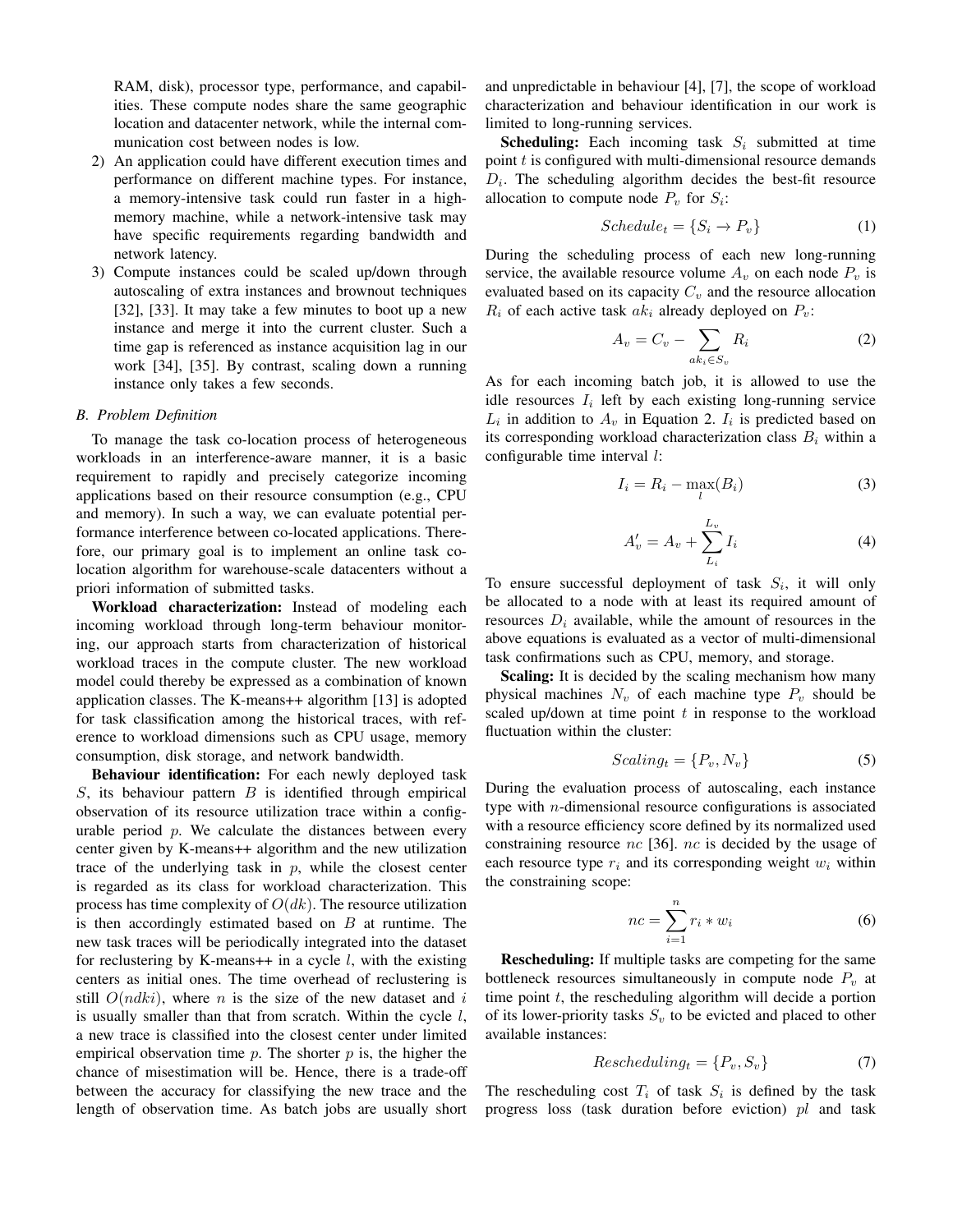reallocation (redeployment to another available node) time ra:

$$
T_i = pl + ra \tag{8}
$$

If a task is rescheduled multiple times  $n$ , the total cost is:

$$
T_{S_n} = \sum_{i}^{n} T_i \tag{9}
$$

Rescheduling is designed as a complementary method to handle resource overloading and performance interference in response to potential resource mismatch in initial task allocation caused by: (1) misestimation in workload characterization of long-running services; (2) large gap between the requested and actual resource usage of batch jobs. Therefore, the resource configuration  $R_i$  of a task  $S_i$  should be adjusted to  $U_{i,j}$  during rescheduling, according to its maximum resource usage  $U_i$ during its task duration  $t$  instead of the original resource demand:

$$
R_i' = \max_{j \in t} (U_{i_j})
$$
\n(10)

The available resource volume for each rescheduled task is also evaluated through Equation (4), while the time interval in resource usage prediction is set to its maximum task duration  $max(t)$ . These configuration adjustments are implemented to ensure that the rescheduled task is assigned with enough resources within its duration and thereby prevent multi-rescheduling cases.

Overall, our primary goal is to find the maximum resource utilization rate  $U_t$  and minimum cluster size  $Z_t$  at time point t with  $S_t$  existing tasks and  $P_t$  machines through the aforementioned methods:

$$
\max(U_t) = \max(\frac{\sum_{i}^{S_t} U_i}{Z_t})
$$
\n(11)

$$
\min(Z_t) = \min(\sum_{i}^{P_t} Z_i)
$$
\n(12)

#### IV. CONTAINER ORCHESTRATION ALGORITHMS

This section introduces the orchestration algorithms for task placement and cluster size adjustment.

#### *A. Scheduling Algorithm*

The efficient initial placement of a task is a key concern in terms of resource utilization, QoS assurance, and overall system performance [14]. Every new task is kept in a pending queue by default. CTCL periodically picks tasks from the queue and allocates them to nodes with enough requested resources through a configurable scheduling cycle sc. For each pending task, a two-phase selection process is designed to determine where it will be deployed:

- 1) Filtering: The first decision made by the scheduler is to select the nodes with enough available resources defined by Equation (2) or (4), depending on its application type.
- 2) Ranking: As there is usually more than one node selected during the filtering phase, these nodes are then scored and ranked by a configurable set of priority

methods. To minimize the chance of task rescheduling caused by potential resource overloading or performance interference between co-located applications, the Least Requested Priority (LRP) algorithm (shown in Algorithm 1) is utilized as the default priority method during ranking. The node with the lowest resource utilization is most preferred for task allocation in LRP. Compared with other prevalent approximation algorithms for online bin packing such as First Fit Decreasing (FFD) or Best Fit Decreasing (BFD), LRP has the effect of spreading tasks across nodes for load balance and application protection against possible resource shortage.

| <b>Algorithm 1</b> Least Request Priority                          |  |  |  |  |  |  |
|--------------------------------------------------------------------|--|--|--|--|--|--|
| <b>Input:</b> Pending task p and node group $nq$                   |  |  |  |  |  |  |
| <b>Output:</b> Scheduling plan $S$                                 |  |  |  |  |  |  |
| 1: <b>select</b> <i>n</i> , $min(n.utilization)$ from <i>nq</i>    |  |  |  |  |  |  |
| 2: where <i>n.availableResource</i> $\geq p$ <i>resourceDemand</i> |  |  |  |  |  |  |
| 3: if $n \neq NULL$ then                                           |  |  |  |  |  |  |
| 4: $S = \{p \to n\}$                                               |  |  |  |  |  |  |
| $5:$ return $S$                                                    |  |  |  |  |  |  |
| $6:$ else                                                          |  |  |  |  |  |  |
| 7: return NULL                                                     |  |  |  |  |  |  |
| $8:$ end if                                                        |  |  |  |  |  |  |
|                                                                    |  |  |  |  |  |  |

For a pending task  $T_p$ , the available resource volume R at node  $P$  with  $T_e$  existing tasks is evaluated under time complexity of  $O(T_e)$ .

# *B. Rescheduling Algorithm*

When a node suffers from severe resource overloading and performance interference, the Shortest Runtime Rescheduling (SRR) algorithm (shown in Algorithm 2) is referenced for decision making of a portion of its active batch jobs to be evicted and reallocated to other available nodes. SRR is chosen to minimize the QoS degradation during the rescheduling process. To reduce the task progress loss and overall cost as described in Equation (8), the rescheduling process starts from the active job with the shortest current lifetime (most recently deployed) until the utilization of the underlying node drops under a configurable threshold  $T$ , where the overall resource utilization is defined as a vector of multiple resources such as CPU, memory, and network bandwidth. The task reallocation process uses the same LRP algorithm, where the resource demand of the underlying task is updated to its maximum resource usage before eviction, instead of assuming a fixed resource demand as given in its original task specification.

### *C. Scaling Algorithm*

If no scheduling plan can be produced due to insufficient resources, autoscaling will be invoked accordingly. The Greedy Autoscaling (GA) algorithm (shown in Algorithm 3) is implemented to find a combination of heterogeneous machines with the highest efficiency scores in terms of the requested resource volume by iterating through the available instance flavours multiple times. On the other hand, if a node stays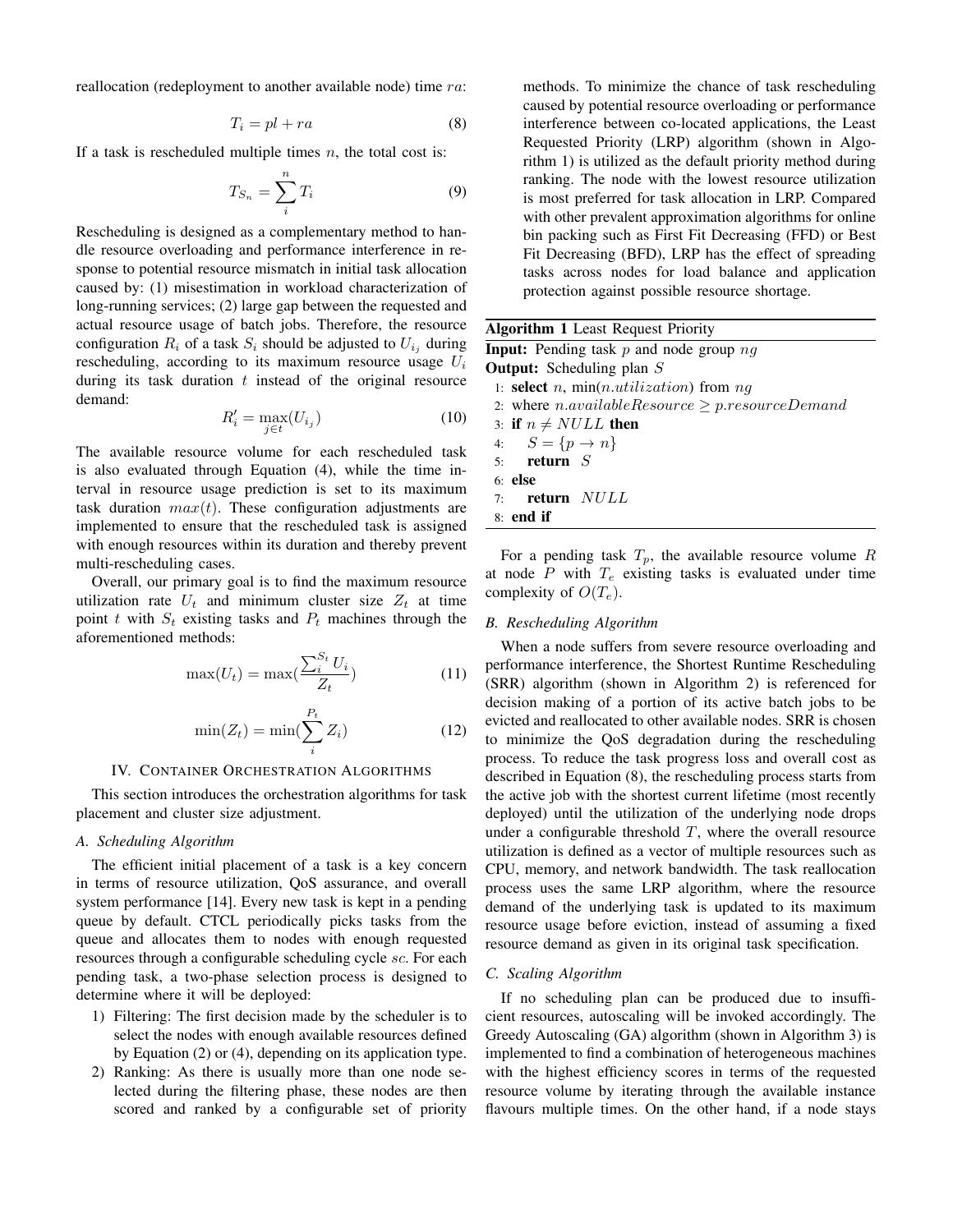## Algorithm 2 Shortest Runtime Rescheduling

| <b>Input:</b> Overloaded node $o$ , node group $ng$ , and overloading |  |  |  |  |
|-----------------------------------------------------------------------|--|--|--|--|
| threshold $T$                                                         |  |  |  |  |

- 1: batches  $\leftarrow$  active batch jobs on o sorted by o.runtime in ascending order
- 2:  $av \leftarrow ng o$
- 3: for (batch in batches) do
- 4: evict(batch)
- 5:  $LRP(batch,av)$
- 6: **if** (*o.resourceU* tilization  $\lt T$ **)** then
- 7: break
- 8: end if
- 9: end for

idle with no tasks deployed on it for a configurable period (five minutes by default), it will be scaled down to avoid resource wastage.

#### Algorithm 3 Greedy Autoscaling

Input: Pending tasks *pts* in descending order of resource demands and available instance flavours f

**Output:** Instance combination *ic* 

1: while  $(pts.size > 0)$  do

- 2:  $f_i \leftarrow$  flavour with the highest resource efficiency score  $max(score<sub>f</sub>)$
- 3: for  $(p \text{ in } pts)$  do
- 4: **if**  $(f_i \text{.available}$  *Reource*  $\geq p$ .resourceDemand) then
- 5: bind $(f_i, p)$
- 6:  $pts$ .remove $(p)$
- $7:$  end if
- 8: end for
- 9: ic.append $(f_i)$
- 10: end while
- 11:  $return$  ic

For scaled instance v, the node provisioning time  $T_v$  is the sum of flavour scoring time  $T_s$ , task binding time  $T_b$ , and instance acquisition lag L:

$$
T_v = T_s + T_b + L \tag{13}
$$

Assuming *n* instances are concurrently scaled up in response to p pending tasks, the overall time overhead  $T_a$  of autoscaling is:

$$
T_a = \max_{i \in n} (T_i) \tag{14}
$$

#### V. PERFORMANCE EVALUATION

We evaluated the proposed approach through Container-CloudSim [9] simulation toolkit using Alibaba cluster workload by comparing the performance with the original traces and Kubernetes [18] scheduling policies.

### *A. Workload*

We use the Alibaba 2018 cluster traces [37] to replay the heterogeneous workload, which provides detailed configurations and runtime information of over 9K long-running services and 4M batch jobs on 4K physical machines in eight days. All the physical machines in Alibaba traces (AT) are homogeneous with 96 CPU and one unit of memory (normalized for confidential reasons). Unlike Google traces, AT provide a clear specification of task configurations, including the initial resource demand, duration, and node allocation. Besides, AT record the runtime resource consumption throughout the lifecycle of each task, including CPU, memory, network, IO, and MPKI. To monitor the potential resource mismatch and inaccurate scheduling decisions, AT also keep track of tasks that are evicted and rescheduled due to performance interference. Therefore, we can simulate the lifecycle of each task and machine by periodically updating their resource usage.



Fig. 1. Resource reservation of long-running services.



Fig. 2. Batch instance arrival rate.

Fig. 1 depicts the resource reservation of long-running services in each machine (sorted in ascending order) in terms of resource demands and average utilization. It is quite common for long-running services to reserve extra resources for handling unexpected workload spikes with QoS assurance. In most machines, the total CPU request is almost equal to or exceeding the CPU capacity of 96 cores, as Sigma [1] allows a certain level of resource overbooking. Nonetheless, the actual CPU utilization of these tasks is very low (9.5% on average). By contrast, they enjoy higher average memory usage of 80.6%. Overall, long-running services are memoryintensive and CPU-inactive.

Each batch task in AT consists of duplicate instances with the same application logic and resource demand. As shown in Fig. 2, the arrival rate of batch instances follows a nocturnal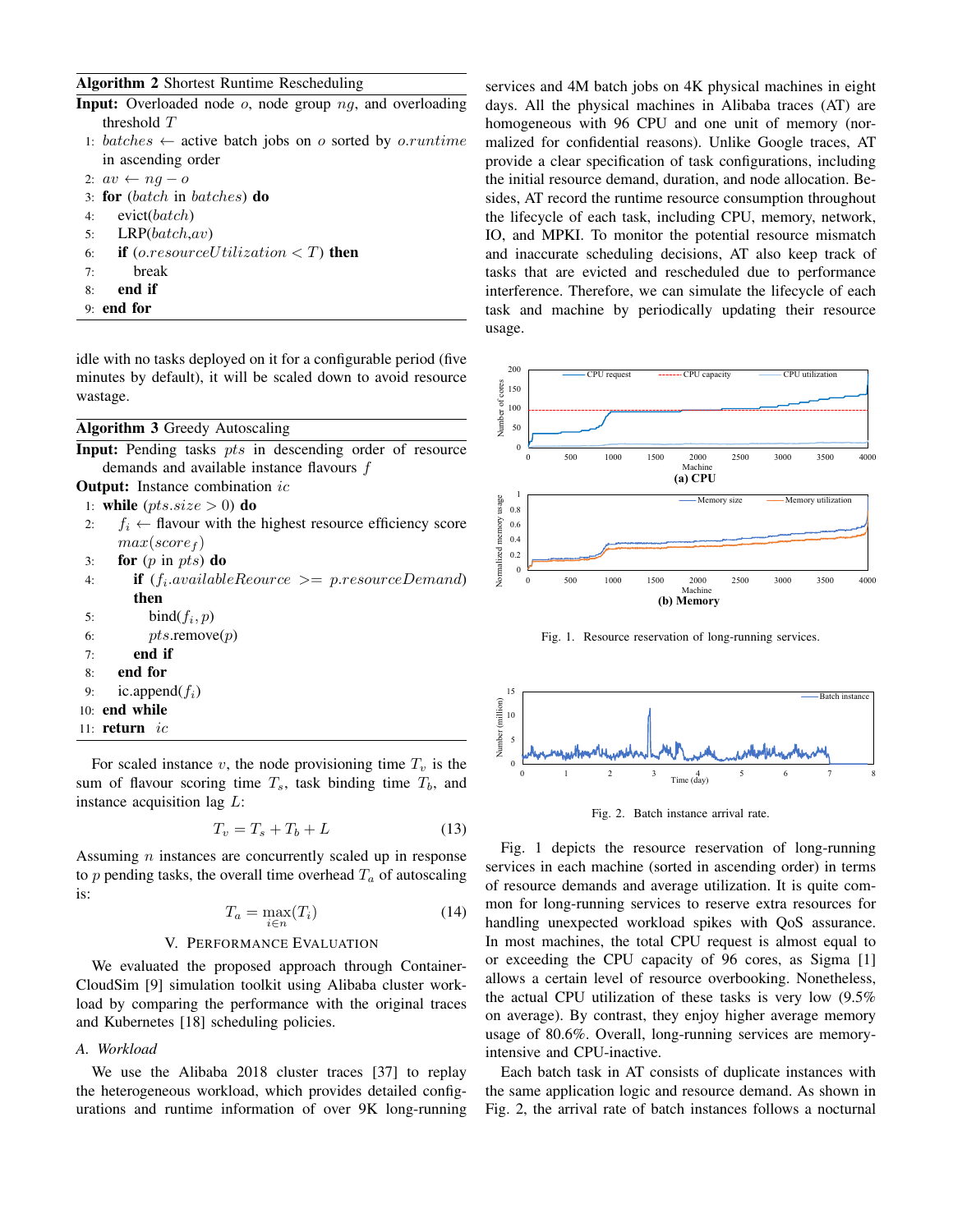pattern where it is higher during nighttime. Note that the workload density on the eighth day is quite low with almost no batches submitted. As addressed in [4], batch jobs in AT are usually short (seconds to minutes) and unpredictable in resource utilization. Most batch jobs actually use more resources at runtime than requested. Therefore, the high throughput and unpredictability of batch jobs could lead to potential resource mismatch in task co-location and frequent task rescheduling. Our experiments demonstrate how these issues could be addressed under different scheduling policies. To scale the workload size to fit with the experiment environment, we randomly choose 25% of the machines in AT and the application workloads deployed on them in a consistent period of eight days. Although AT provide multi-dimensional task configurations, some metrics (e.g., disk storage and network traffic) show low demands with little variation over time. Therefore, we only consider CPU and memory usage within the scope of our experiments.

#### *B. Simulation*

Considering the large scale of AT, we choose to evaluate the performance of the proposed approach through ContainerCloudSim [9] simulator with our scheduling policies implemented as an extension. It is a toolkit designed for simulation of containerized cloud computing environments where container orchestration strategies could be evaluated in a repeatable and scalable manner, such as task placement, rescheduling, and resource overbooking. ContainerCloudSim is built on top of CloudSim [38] simulator, which provides a generic simulation framework for modeling cloud computing infrastructures and applications.

We first replay the workload traces following the original application deployment decisions as a baseline in our evaluation. Since the memory capacity of each homogeneous machine in AT is normalized to one unit for confidential reasons, we reference the following instance types belonging to Alibaba Bare Metal Instance Family [39] in our simulation environment. ecs.ebmg5s.24xlarge is assumed to be the default instance type used in AT.

TABLE II INSTANCE CONFIGURATIONS.

| Instance type       | <b>CPU</b> | <b>Memory</b> (normalized) | <b>Bandwidth</b> |
|---------------------|------------|----------------------------|------------------|
| ecs.ebmc5s.24xlarge | 96         | 0.5                        | 30 Gbit/s        |
| ecs.ebmg5s.24xlarge | 96         |                            | 30 Gbit/s        |
| ecs.ebmr5s.24xlarge | 96         |                            | 30 Gbit/s        |

The Kubernetes (K8s) scheduling policies are also included in our evaluation as a benchmark with their algorithms implemented in ContainerCloudSim. The default K8s scheduler utilizes a similar LRP algorithm to manage initial task placement decisions, where all types of jobs are treated equally regardless of their specific characteristics. To prevent inaccurate resource allocation during scheduling, K8s develops a vertical application autoscaling mechanism [40] where applications' configurations are dynamically adjusted according to their resource utilization at runtime. If a task actually utilizes far more resources in its deployed node, it will be rescheduled to other available nodes. For any pending tasks failing to be scheduled due to cluster-level resource shortage, K8s Cluster Autoscaler (CA) could scale up a homogeneous instance per time on an on-demand basis. ecs.ebmg5s.24xlarge is also configured as the default instance type in K8s.

The proposed scheduler CTCL manages to replay the workload traces with heterogeneous compute resources (all the instance types in Table II) with the simulation parameters summarized in Table III. As the workload traces in AT are preprocessed in a 15-minute window during task classification, the prediction time interval is set to 15 minutes. The instance acquisition lag is generated under a normal distribution between 4 to 7 minutes, while the overall resource utilization threshold in rescheduling is set to the same figure of 80% as AT. Since AT follow a daily pattern, the reclustering cycle is defined as 24h. To evaluate how the accuracy of task placement and resource efficiency could be impacted by the length of empirical observation time (EOT) before behaviour identification, we use different observation times (12, 24h) in our experiments. Based on the average cluster-level resource utilization of AT addressed in [4], the weights of CPU and memory are configured as 0.38 and 0.62 respectively during the evaluation process of scheduling and autoscaling.

TABLE III SIMULATION PARAMETERS.

| Parameter                                      | Value             |
|------------------------------------------------|-------------------|
| Decision making time of task placement         | 20ms              |
| Container startup time                         | 300 <sub>ms</sub> |
| Task eviction time                             | 2ms               |
| Time interval in utilization prediction        | 15min             |
| Instance acquisition lag                       | $4-7min$          |
| Reclustering cycle                             | 24h               |
| Empirical observation time                     | 12, 24h           |
| Resource utilization threshold in rescheduling | 80%               |
| Weight of CPU                                  | 0.38              |
| weight of memory                               | 0.62              |

# *C. Results*

This section describes our experimental results in terms of workload characterization and resource efficiency.

Workload characterization: The historical workload traces in AT are recorded within a consistent period of 8 days with various lengths. We preprocess them by dividing each day into 96 uniform intervals  $([0, 15min, 30min, \cdots, 1385min])$ , with the closest utilization rates regarded as those at that time. In the end, every trace is summarized using 96 elements with each selected from the highest utilization in 8 days. We run K-means++ with 10 different center seeds and select the best one in order to guarantee the stability of clustering in every cycle *l*. The hyperparameter  $k$  is selected in the range of  $[10, 15, 20, 25, 30]$ , since workload characterization using Kmeans++ is not trivially sensitive to k. When  $k = 20$  for workload characterization of both CPU and memory utilization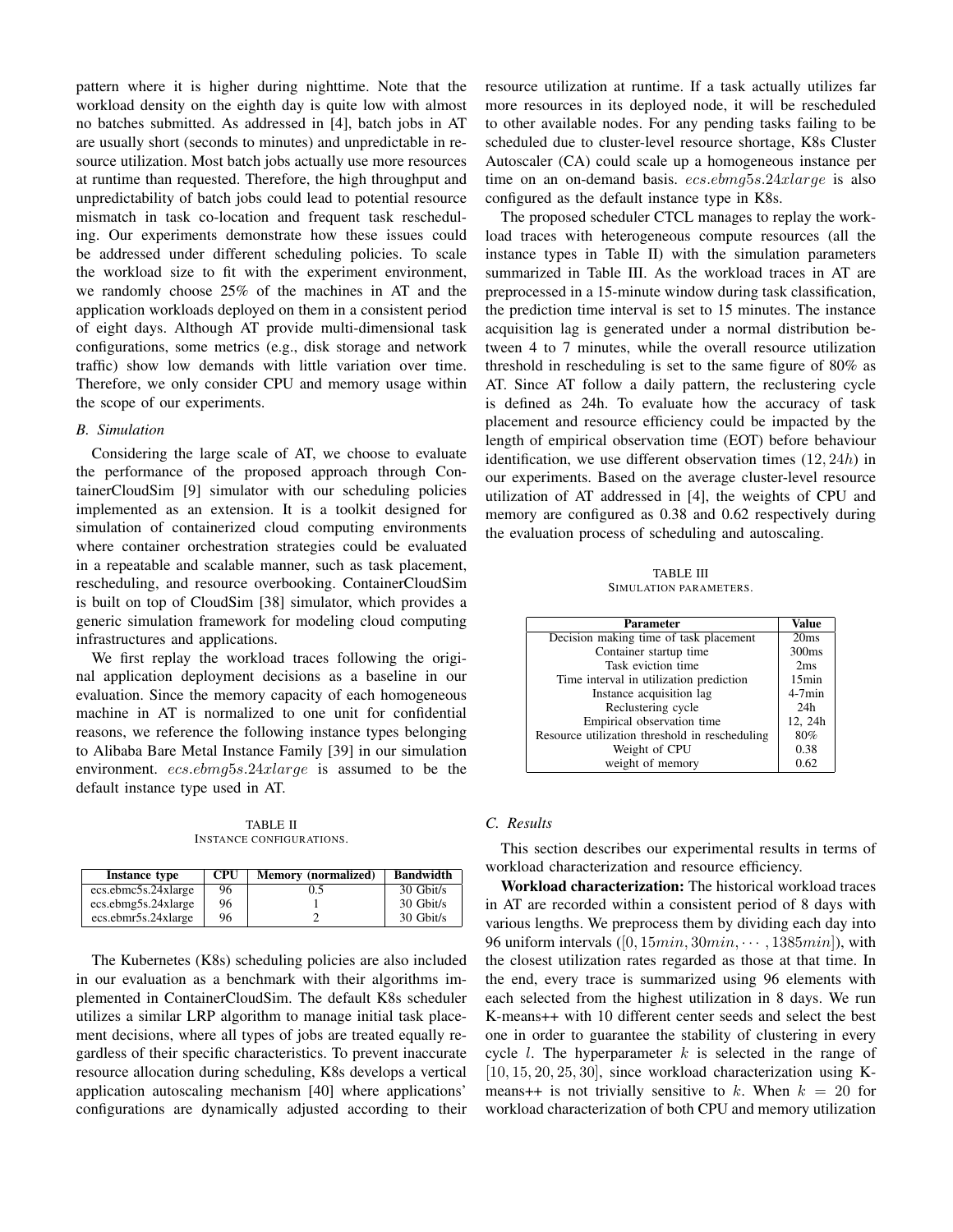on AT, the clustering results perform the best in the following evaluation of resource efficiency and task rescheduling rate. As shown in Fig. 3, the CPU utilization of most workload classes follows a diurnal pattern where it is obviously higher during daytime (9:00 - 21:00). On the other hand, Fig. 4 depicts that the memory usage is relatively stable without dramatic fluctuation over time, as most long-running services are memory-intensive.



Fig. 3. Clustering results of CPU utilization ( $k = 20$ ).



Fig. 4. Clustering results of memory utilization ( $k = 20$ ).

Resource efficiency: The workload traces are repeated for ten iterations under each scheduling policy to calculate the average values of any significant figures for verification of the results with higher validity. Hence, all test results shown are mean values over ten runs. Each scheduling policy is primarily evaluated based on CPU utilization, memory utilization, and cluster size (number of active nodes). Figs. 5-7 depict these metrics under different scheduling policies, including the original AT, K8s, and CTCL. A summary of the overall resource efficiency is given in Table IV. As there is no significant variation in these metrics under different workload characterization classes, class-20  $(k = 20)$  with different empirical observation times (12h and 24h) is chosen as the best-performance case included in these figures.

As depicted in Table IV, CTCL outperforms the other scheduling policies in terms of resource efficiency. Compared with AT, CTCL improves the average CPU and memory utilization by at least 62% and 12% respectively through efficient task co-location and heterogeneous autoscaling. Based on the workload characterization results of long-running services,



Fig. 5. Overall CPU utilization of the cluster within 8 days.



Fig. 6. Overall memory utilization of the cluster within 8 days.

CTCL estimates the resource slack left by them through workload prediction and thereby manages co-location of batch jobs more accurately. Although K8s achieves better overall performance compared with AT through dynamic task configuration adjustment, its Cluster Autoscaler only utilizes homogeneous machines during autoscaling, ignoring the characteristics of pending tasks. This becomes a bottleneck in resource efficiency management, which could lead to potential resource fragmentation. Fig.5 proves that the CPU utilization of K8s (41% average) is only slightly higher than AT (39% average). By contrast, CTCL manages autoscaling more efficiently using heterogeneous machines, according to their resource efficiency scores. As shown in Fig. 7, it can also scale down the idle machines to prevent resource wasting when workload density drops down. Therefore, the average cluster size of CTCL is 40% and 37% smaller than AT and K8s respectively.

Since CTCL needs an empirical observation period to collect resource usage metrics for accurate behaviour identification, the idle resources reserved by long-running service



Fig. 7. Changing cluster size within 8 days.

TABLE IV OVERALL RESOURCE EFFICIENCY.

| <b>Algorithm</b> | <b>Average CPU</b><br>utilization $(\% )$ | <b>Average Memory</b><br>utilization $(\% )$ | <b>Maximum</b><br>cluster size |
|------------------|-------------------------------------------|----------------------------------------------|--------------------------------|
| AT               |                                           |                                              | 952                            |
| K8s              |                                           | 83                                           | 933                            |
| CTCL (20c-12h)   |                                           | 90                                           | 808                            |
| CTCL (20c-24h)   |                                           |                                              |                                |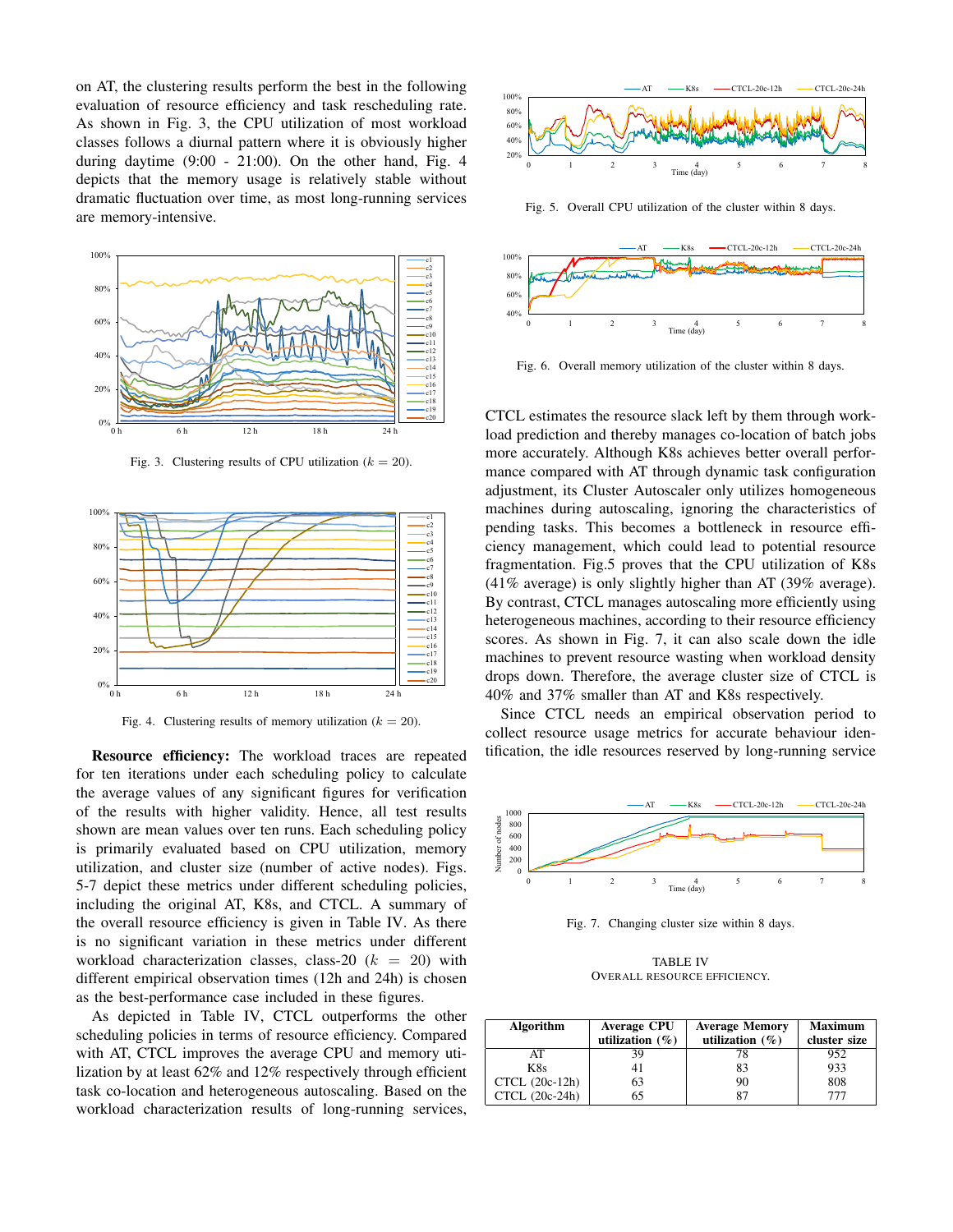could be left unused then. As shown in Fig. 6, the memory utilization in each CTCL experiment (with EOT in (12h,24h)) is actually lower than AT and K8s during the initial EOT. Only after the first round of behaviour identification, task allocation is allowed by CTCL scheduler. Hence, we can observe obvious utilization improvement after the initial EOT. There is also a trade-off between resource efficiency and classification accuracy decided by the length of EOT. Compared with 20c-12h, the utilization of 20c-24h is much lower in the first two days as a result of longer EOT. During the rest six days, 20c-24h slightly outperforms 20c-12h in utilization through more accurate behaviour identification and workload prediction. The similar patterns can also be observed in CPU utilization and cluster size adjustment. Therefore, a proper configuration of EOT should balance these metrics to improve the overall performance.

TABLE V BATCH INSTANCE RESCHEDULING RATE.

| <b>Algorithm</b> | <b>Rescheduled</b> | Multi-rescheduled | <b>Rescheduling</b> |
|------------------|--------------------|-------------------|---------------------|
|                  | instance           | instance          | cost(s)             |
| AT               | 210503             | 42366             | 214                 |
| K8s              | 30422              |                   | 175                 |
| $CTCL (10c-12h)$ | 2735               |                   | 183                 |
| CTCL (15c-12h)   | 2420               |                   | 185                 |
| CTCL (20c-12h)   | 1968               |                   | 168                 |
| $CTCL (25c-12h)$ | 2003               |                   | 186                 |
| $CTCL (30c-12h)$ | 1972               |                   | 180                 |
| CTCL (10c-24h)   | 2316               |                   | 179                 |
| CTCL (15c-24h)   | 2221               |                   | 171                 |
| CTCL (20c-24h)   | 1894               |                   | 170                 |
| CTCL (25c-24h)   | 1931               |                   | 180                 |
| CTCL (30c-24h)   | 1900               |                   | 172                 |

The rescheduling rates of all the evaluated solutions are presented in Table V. AT suffer from the highest rescheduling rate and cost, while over 20% of the rescheduled batch instances are reallocated multiple times. As Fuxi manages task co-location of batch instances through incremental scheduling [30], a misplaced instance with an inaccurate resource demand could be potentially rescheduled multiple times. Frequent rescheduling operations could result in low resource efficiency and application QoS degradation. Compared to AT, K8s reduces the rescheduling rate by 86%. Its vertical application autoscaling mechanism efficiently improves rescheduling efficiency and prevents multi-rescheduled cases. By contrast, CTCL reduces the rescheduling rate and cost in AT by 99% and 21% respectively in the best case (20c-24h). It manages to produce precise task co-location decisions through applicationlevel workload prediction, while its rescheduling algorithm efficiently reduces the cost without multi-rescheduling. Under the same workload characterization class, the rescheduling rate is relatively lower under longer EOT, where behaviour identification is more accurate. On the other hand, class-20  $(k = 20)$  enjoys the best performance among all the workload characterization classes under the same EOT. Overall, task rescheduling rate is regarded as one of the key metrics in

evaluation of the accuracy of task co-location decisions. It shows how confident the algorithm is in resource usage prediction and performance interference management.

## VI. CONCLUSIONS AND FUTURE WORK

In this paper, we propose the containerized task co-location (CTCL) scheduler for efficient task co-location of heterogeneous workloads under the context of a Cloud-based Cluster Management System. By employing an off-the-shelf algorithm such as K-means++ in workload characterization and behaviour identification, CTCL manages to make accurate task co-location decisions in an interference-aware manner. The experiments with Alibaba workload traces have shown that CTCL achieves significant resource utilization improvement and rescheduling rate reduction compared with the original traces and Kubernetes scheduling policies. Overall, our findings can be applied to large-scale cluster management for resource efficiency optimization, cost saving, and QoS assurance.

As future work, we plan to improve the scalability of our workload characterization approach under fast-growing workloads at an extreme scale through the dynamic incremental K-means++ clustering algorithm. Furthermore, an energy consumption model could be developed in CTCL for managing overall energy efficiency. Another possible direction would be implementing our scheduling policies in real-world CMS under the context of virtual cluster management, where the major concern is minimizing cloud resource rental costs through efficient task packing. Finally, we will extend CTCL to support task co-location under other workload management scenarios, such as network-intensive applications competing for shared network resources with potential performance interference.

#### ACKNOWLEDGMENTS

This work is supported by Melbourne Research Scholarship, China Scholarship Council, and Australia Research Council Discovery Project.

#### **REFERENCES**

- [1] C. Lu, K. Ye, G. Xu, C. Xu, and T. Bai, "Imbalance in the cloud: An analysis on alibaba cluster trace," in *Proceedings of 2017 IEEE International Conference on Big Data*. IEEE, 2017, pp. 2884–2892.
- [2] C. Reiss, A. Tumanov, G. R. Ganger, R. H. Katz, and M. A. Kozuch, "Heterogeneity and dynamicity of clouds at scale: Google trace analysis," in *Proceedings of 2012 ACM Symposium on Cloud Computing*. ACM, 2012, pp. 7:1–7:13.
- [3] H. Liu, "A measurement study of server utilization in public clouds," in *Proceedings of 2011 IEEE International Conference on Dependable, Autonomic and Secure Computing*. IEEE, 2011, pp. 435–442.
- [4] J. Guo, Z. Chang, S. Wang, H. Ding, Y. Feng, L. Mao, and Y. Bao, "Who limits the resource efficiency of my datacenter: An analysis of alibaba datacenter traces," in *Proceedings of 2019 International Symposium on Quality of Service*. ACM, 2019, pp. 39:1–39:10.
- [5] V. K. Vavilapalli, A. C. Murthy, C. Douglas, S. Agarwal, M. Konar, R. Evans, T. Graves, J. Lowe, H. Shah, S. Seth, B. Saha, C. Curino, O. O'Malley, S. Radia, B. Reed, and E. Baldeschwieler, "Apache hadoop yarn: Yet another resource negotiator," in *Proceedings of 2013 Annual Symposium on Cloud Computing*. ACM, 2013, pp. 5:1–5:16.
- [6] N. Naik, "Building a virtual system of systems using docker swarm in multiple clouds," in *Proceedings of 2016 IEEE International Symposium on Systems Engineering*. IEEE, 2016, pp. 1–3.